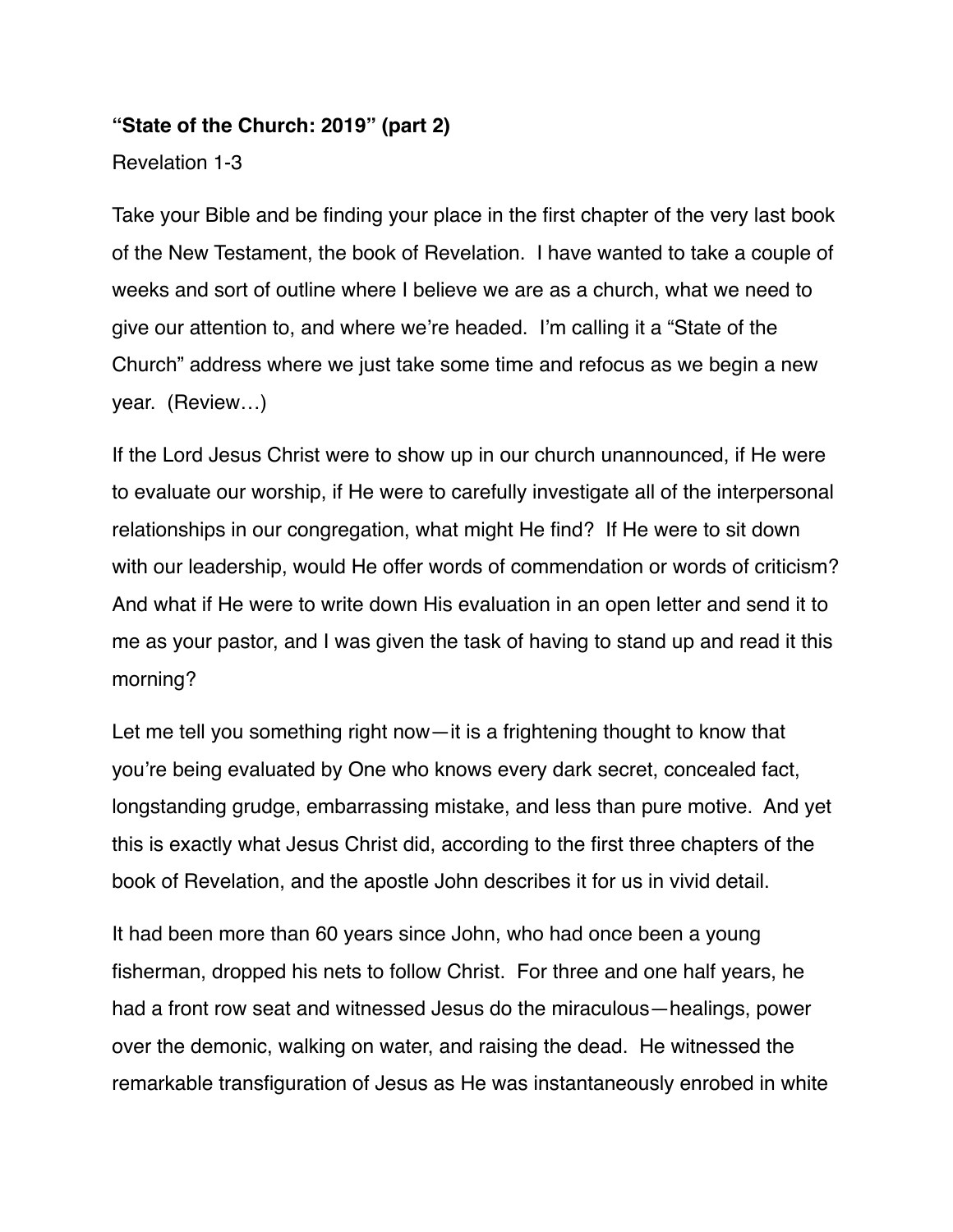shimmering light. He was at the foot of the cross as Jesus took His final breaths, and he was witness to the resurrection. Yes, he had seen it all and had stories to tell. As remarkable as all of that was, nothing was so breathtaking as this vision he saw that he recorded right here in the chapters that make up the book of Revelation. At this point in his life, he was in his nineties. He had been exiled for his faith by the emperor Domitian to a prison colony on the isle of Patmos which was out in Aegean Sea, some 60 miles southwest of Ephesus where he had once been pastor.

Verse 10 says that as he was in the Spirit on the Lord's day the veil between heaven and earth was torn, and he was invited into the presence of Christ in all of His power and glory. The Lord then commissions John to write down what he saw, and the result of that supernatural encounter is the book of Revelation.

To have an effective ministry, we need an enlarged vision and an embraced strategy.

### **1. ENLARGED Vision**

It is not coincidental that Revelation begins with an exalted view of Jesus Christ as He is now. As far as background goes, the apostle John had been banished to the island of Patmos which was a Roman prison colony. While there, he receives a vision of Christ in all of His glory and is given the book that we know as Revelation, which means unveiling. It is the unveiling of Christ as He is now in all of His glory and what will happen at the end of the age.

John receives an exalted picture of the Lord of the church and records what he saw right here in the first chapter.

He received a vision of Christ as the: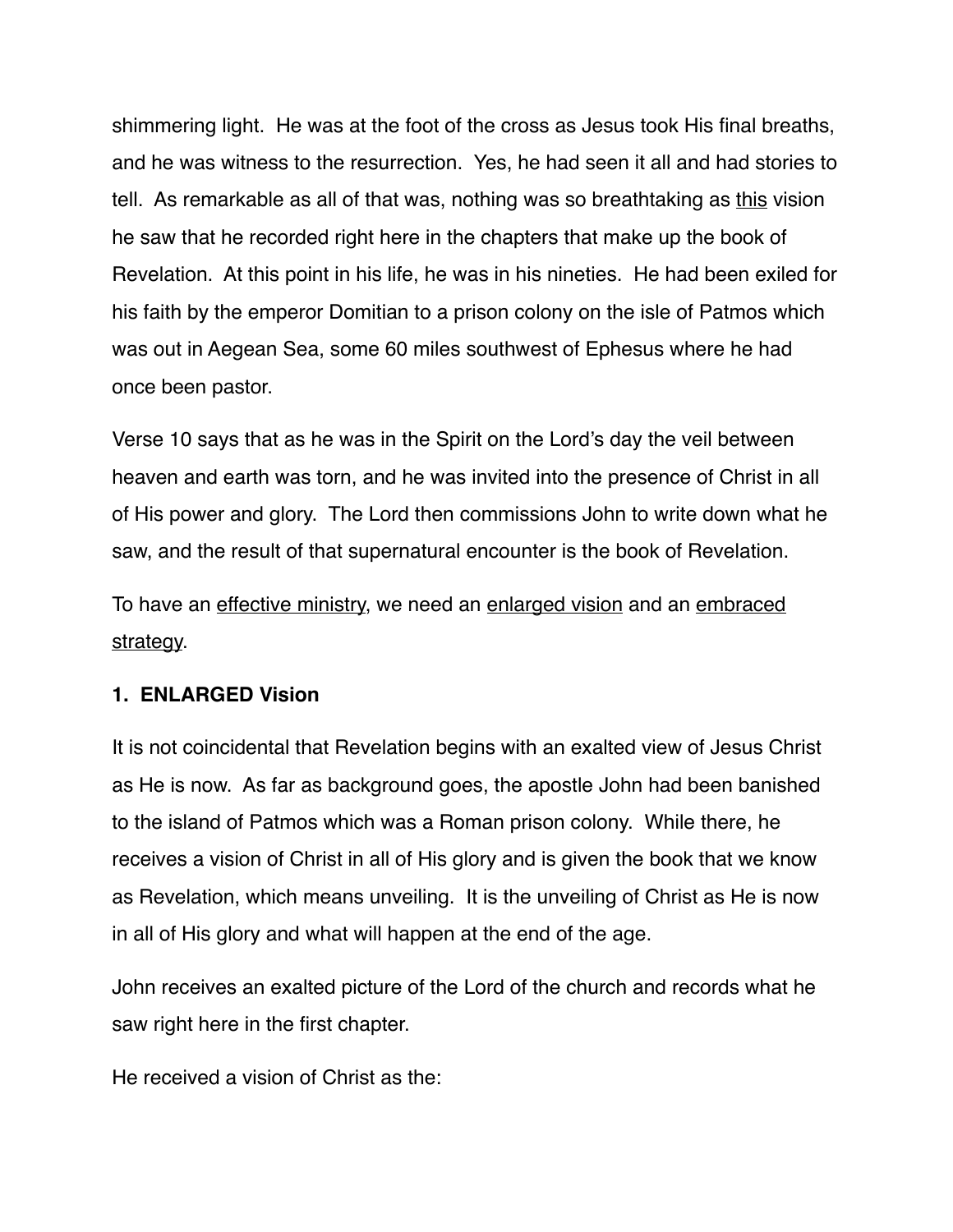- Faithful One who purchased the church with His own blood (1:4-6)
- Coming One who promises the church that He will return (1:7-8)
- Authoritative One who provides the church with instructions (1:9-11)
- Glorious One who positions the church around Himself (1:12-20)

Let me tell you right now, before we can ever truly be effective as a local church in making disciples, we need to possess an enlarged vision of Jesus Christ as the risen and exalted Lord of the church. We need to know who He is and worship Him. We're His representatives on earth. We carry His name with wherever we go. We are subject to Him and must be surrendered to do His will. Without a passion for Him and an informed perspective as to who He is and what He expects from us, we are dead in the water.

The churches that make the most impact are those that are made up men and women who are surrendered to Christ lock, stock, and barrel.

### **2. EFFECTIVE Ministry**

You can rest assured that Jesus wants His church to have an effective ministry right where He's placed her. It no doubt pains His heart to see a church lose sight of why it exists. If you want evidence of that, read chapters 2-3 right here in Revelation. Jesus Himself addresses seven local churches in different geographical regions. He sends personal correspondence to them in the form of seven letters.

Think of them as sort of a 'performance' review. (Those of you who work in the corporate world, do you ever have to go before your boss for a performance review?)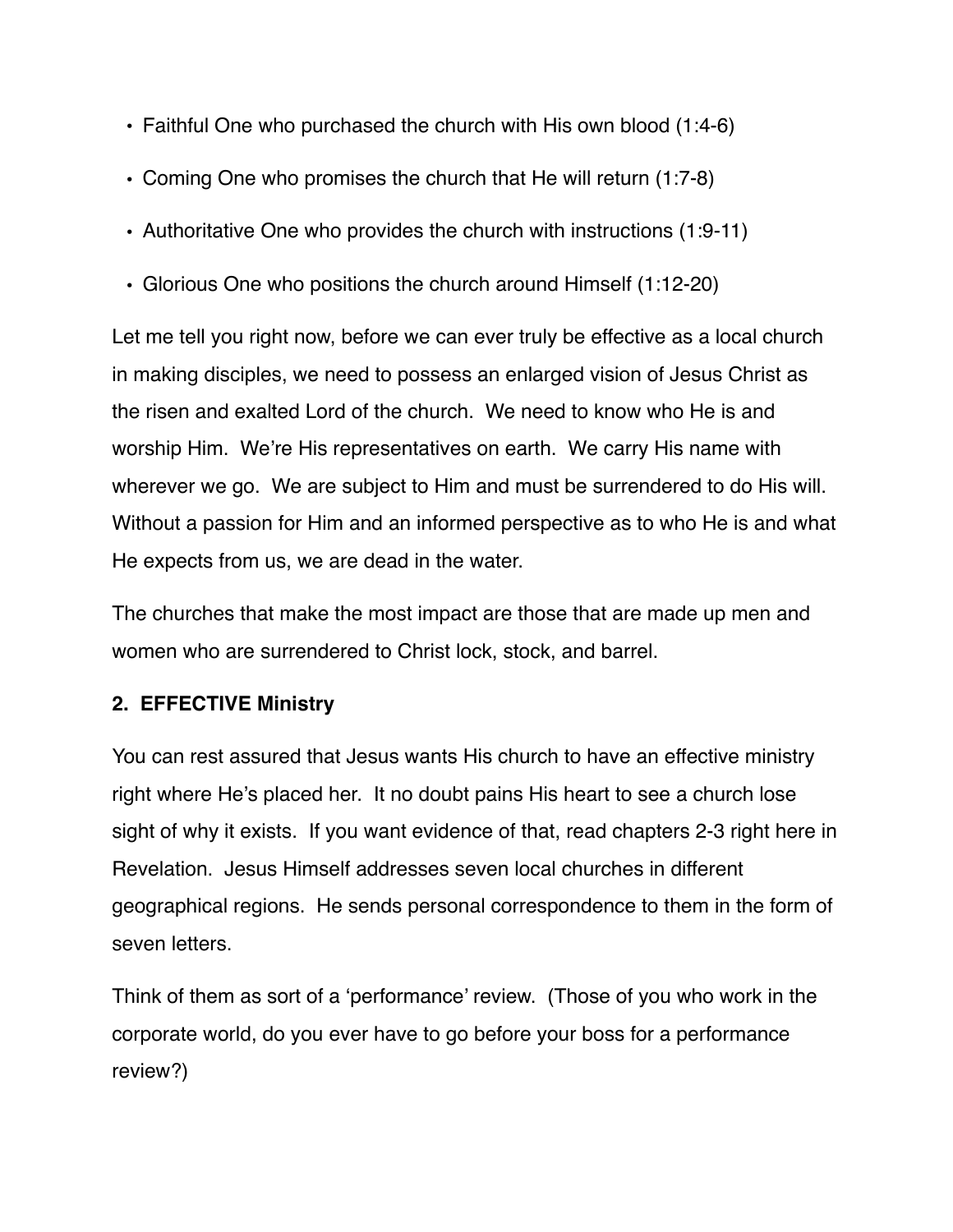**Charles Swindoll***—"These messages count as Christ's 'performance evaluations,' His reviews of their faith and works, including points of encouragement and rebuke. As we read through each of the seven letters, we'll notice certain similarities. Each opens with an address to the representative of each church (the 'angel'), which includes an initial identification of Christ. Then the content of the message that follows (what Christ observes about each church). This includes any commendation, concern, correction, or counsel He may have. Finally, Christ ends with a call to action for those who have their ears attuned to hear what the Spirit of God is saying to the churches."*

At the beginning of His message in chapter 2, notice very carefully that Jesus describes Himself as the One 'who holds the seven stars in His right hand, the One who walks among the seven golden lampstands.' It is the same thing that John saw back in chapter 1. The stars represent the 'angels' of the church, or her leaders, and the lamp stands are symbolic of the churches themselves. It is very fitting that the church is described as a lamp stand. Our purpose is to hold forth the light of Jesus Christ.

John's description here shows us how Jesus Christ knows absolutely everything there is to know about these seven churches. And notice that Christ doesn't merely stand in the midst of the churches. Instead, 2:1 says that He walks among them, scrutinizing them with a keen eye, examining them from every possible angle. Whether it is a praiseworthy quality or some embarrassing imperfection, nothing can escape His notice. He's fully aware of their every thought, intention, and motive, and He cares deeply for each one. His eye is on the church because He loves the church. Let's quickly look at what He observes.

*To the church in Ephesus…*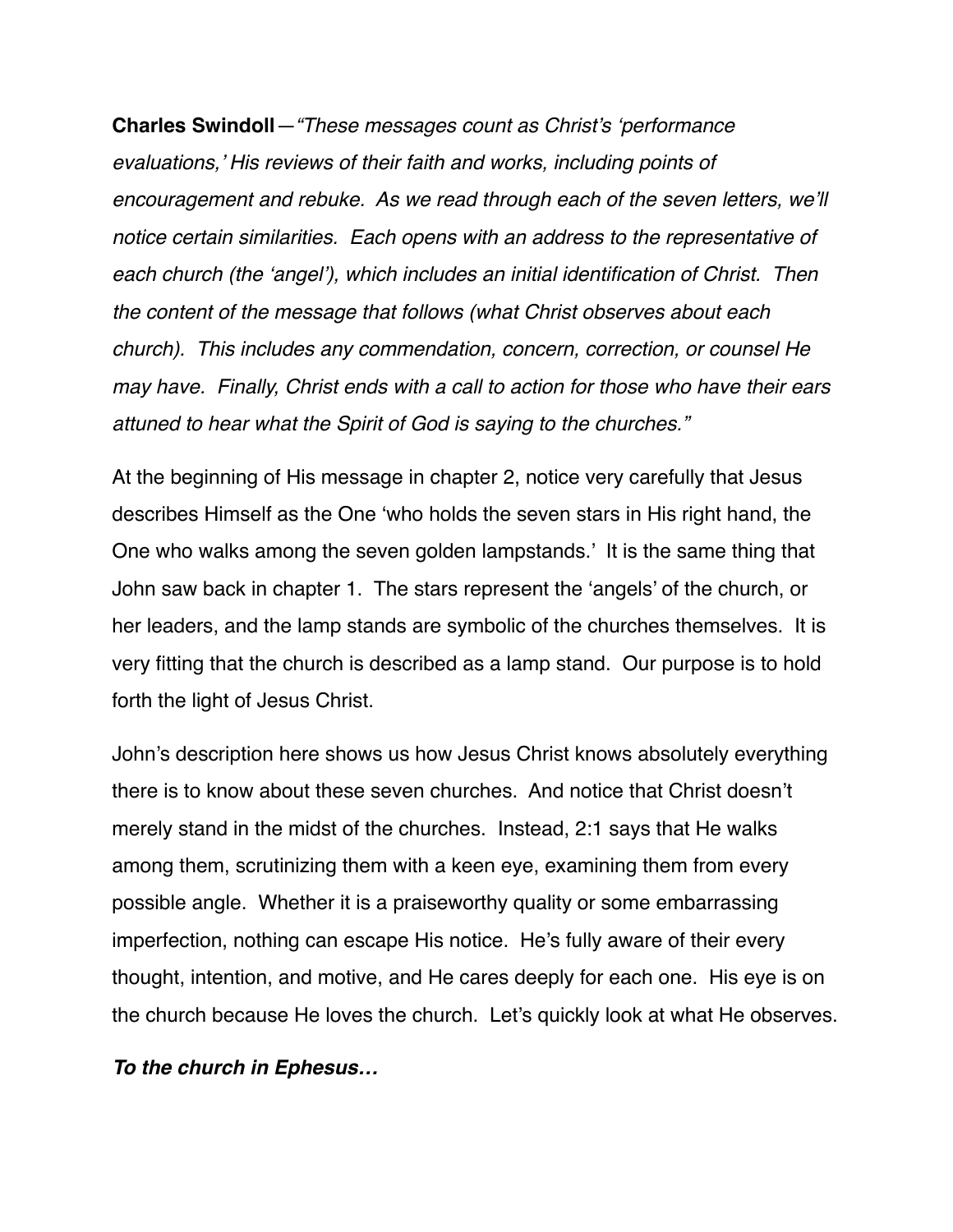*Ephesus was the church that had everything but had lost the main thing*. If we were to go there today, we would find nothing but ruins. In the first century, the city of Ephesus was the most important city in Asia Minor. It was a bustling hub of commerce and trade and had a large and diverse population. Paul planted the church at Ephesus sometime around 52 AD. Timothy then became its pastor, as did the Apostle John.

With a pastoral lineup like that, what more could a church want in faithful leaders? Paul, Timothy, and John! And yet notice that even Ephesus had its problems. To be sure, Jesus had some compliments to give to the church. He says, "I know your works!" He compliments them for works such as their:

- tireless effort in good deeds
- patient endurance through various trials
- commitment to sound orthodoxy

Jesus has more positive to say about the church at Ephesus than He does negative, but He does have one serious concern—the church had left its first love.

# **2:4—"But I have this against you, that you have abandoned the love you had at first."**

When love for Christ begins to slip, it doesn't matter how busy you are. You'll always go backward.

# *To the church in Smyrna…*

*Smyrna was the church that had experienced pain for the cause of Christ*. Of all the churches mentioned here, only the one in Smyrna and the one in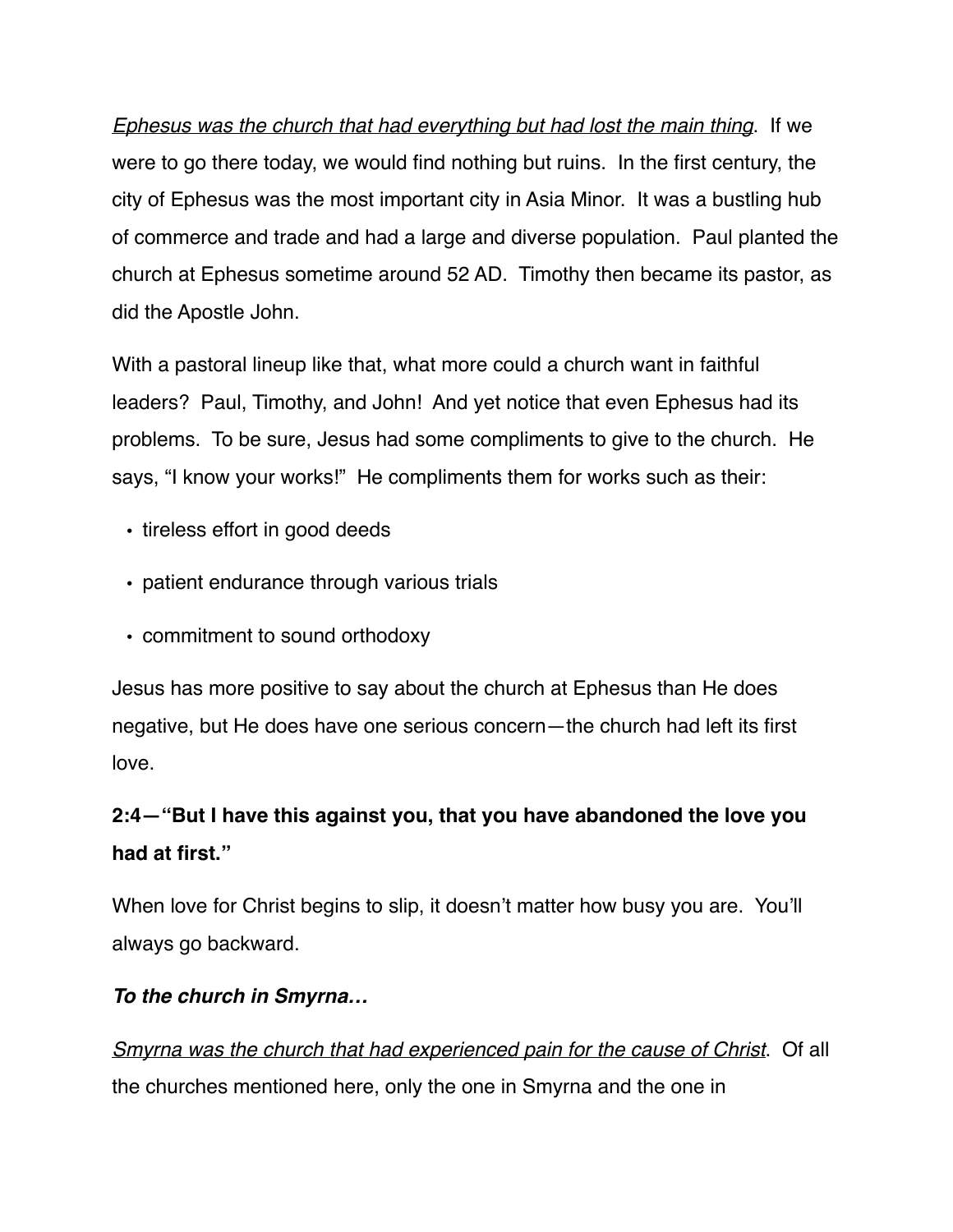Philadelphia receive no words of rebuke from Jesus. Everything that He has to say about them is positive and encouraging.

When Jesus looked into the ministry there at Smyrna, He found a faithful band of disciples who were suffering for His sake. They were poor in the world's goods, but they were rich where it really mattered.

Don't think that you have to have a lot of 'stuff' to really make an impact for Christ in the world. Ironically, when the church has been poor, it has been the most powerful.

## *To the church in Pergamum…*

*Pergamum was the church that had compromised with the world*. The city of Pergamum had an acropolis that was crowned with a forty foot tall altar to Zeus, which made it the most visible part of the city. Perhaps this is what Jesus refers to when He says 'Satan's throne.'

Even in such a place, for the most part the church had held fast to His name. They didn't deny the faith. But He does have a few things against them, not the least of which are some in their ranks who comprised the truth. They needed to get back on track.

Jesus takes the preaching/teaching ministry of the local church very seriously. It doesn't matter how many good things we have going on—if we forfeit truth, we're in trouble.

# *To the church in Thyatira…*

*Thyatira was the church that became known for its tolerance*. Now that's a major buzzword in our day. Its the only 'virtue' that people seem to unite around. To speak of right and wrong in black and white terms, as absolutes, is seen in our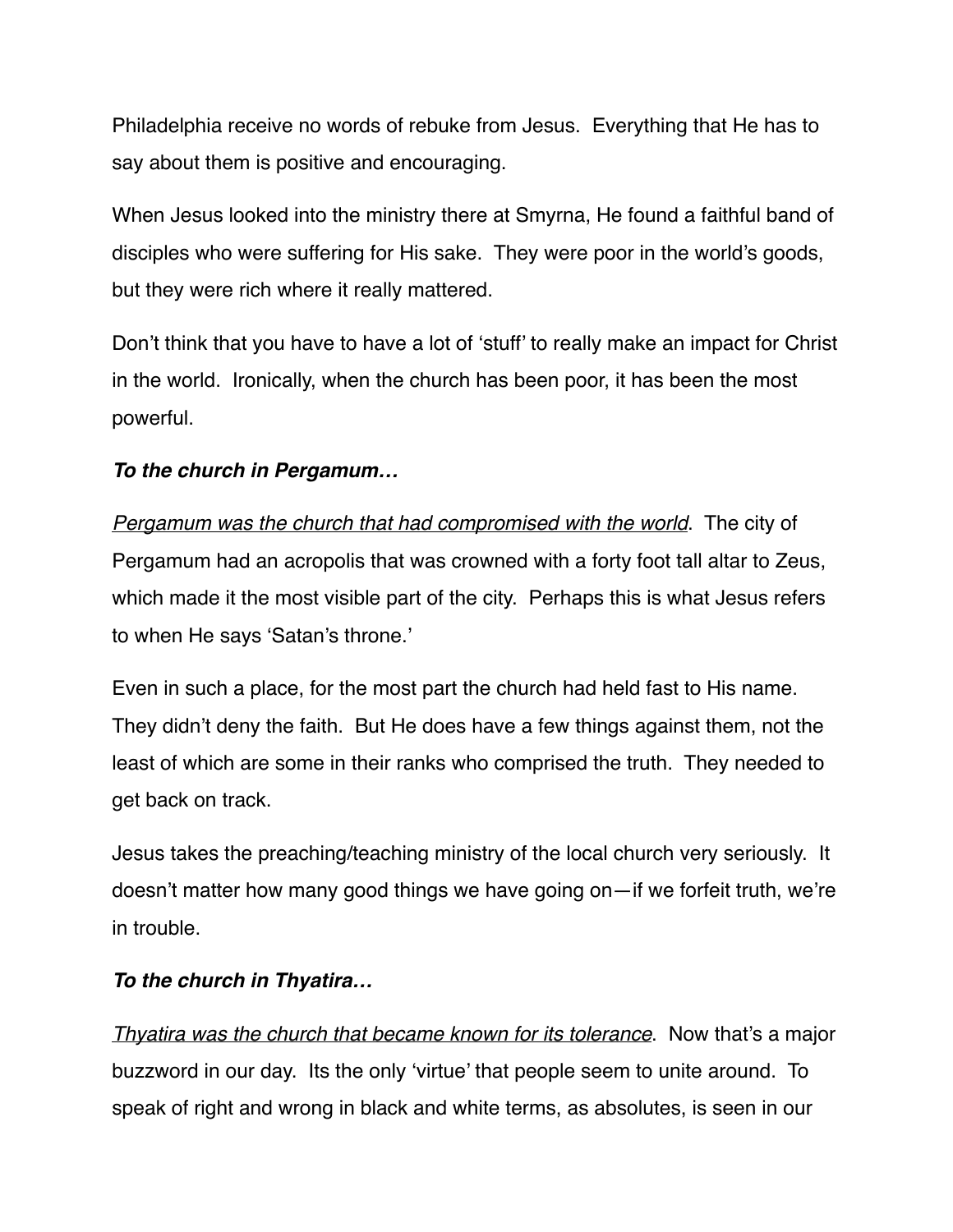culture as being intolerant. Which ironically, the only absolute in our culture today is tolerance, which means something very different than it did just a few decades ago. It used to mean that we respect those who hold to different views, while maintaining our freedom to disagree and articulate our own. Nowadays, the 'new tolerance' that is being preached says that if you express any form of disagreement, you are intolerant. The new tolerance says that we are to recognize and respect that every individual's values, truth claims, beliefs, and practices as equally valid. It demands that we approve of others' beliefs as being equally valid because personal autonomy is king. You are to be celebrated for being you, which means all that you believe must also be celebrated.

This propagates the notion that all truth claims are equal.

**Josh McDowell & Sean McDowell, (The Beauty of Intolerance)***—"But what many fail to realize may surprise you. Traditional tolerance is truly a virtue, and intolerance can sometimes be beautiful—that is, when you understand it from God's point of view…God is both our definer and our model for true tolerance and intolerance."*

Jesus was intolerant of what Thyatira tolerated!

### *To the church in Sardis…*

*Sardis was the church that was dead even though it had a reputation of being alive*. Have you ever been to a dead church before? It really is a contradiction in terms.

**Charles Swindoll***—"Maybe it means their sanctuary is a morgue with a steeple. It's a congregation of corpses with undertakers for ushers, embalmers for elders, and morticians for ministers. Their pastor graduated from a theological cemetery.*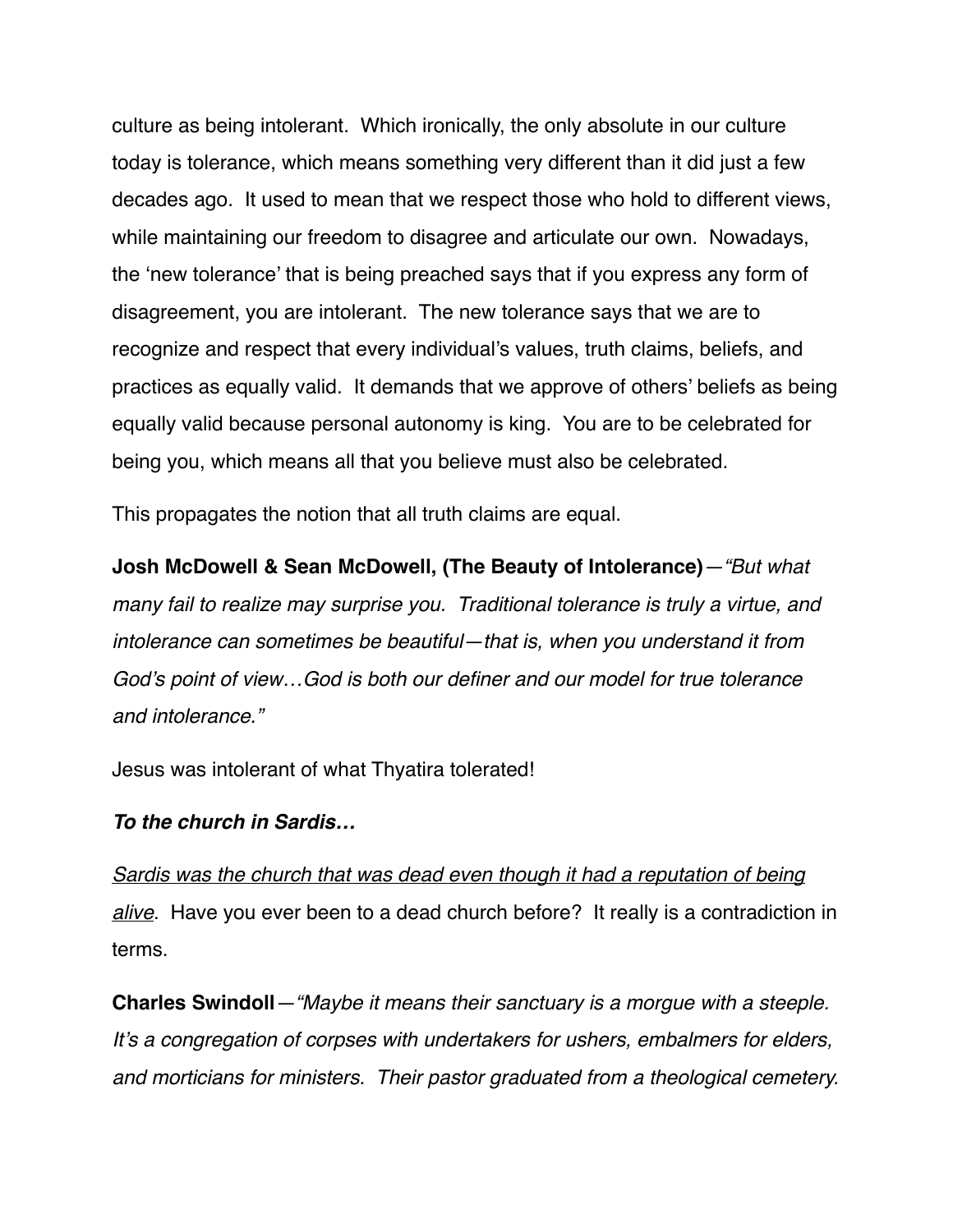*The choir director is the local coroner. They sing "Embalmed in Gilead" and "Amazing Grave, How Sweet the Sound." At the rapture, they'll be the first church taken up, because the Bible says, 'The dead in Christ shall rise first.' They drive to church in one long line with their headlights on. Whenever someone joins their membership, the church immediately notifies the next of kin. Each week they put an ad in the obituaries. The church van is a hearse and the sign is a tombstone. Their motto is, 'Many are cold and a few are frozen.'"*

A dead church is one that has become a monument and ceased to be a movement.

Preserving the past becomes more important than pursuing the future. The ministry at Sardis was on life support.

### *To the church in Philadelphia…*

*Philadelphia was the church that had an open door of opportunity*. Like the church at Smyrna, there are no words of rebuke from Jesus, only words of commendation. He tells them that they had a wide open door of opportunity that no one could shut.

If you want to know why they had opportunity, notice what Jesus says in 3:8. They had a 'little' power and had kept His word and had not denied His name. Faithful and bold!

### *To the church in Laodicea…*

*Laodicea was the church that became known for its indifference*. Of all the seven churches, this is the only one that receives no word of commendation. Jesus has nothing but rebuke for this church best described as being 'lukewarm.'

How did their lukewarm attitude manifest itself?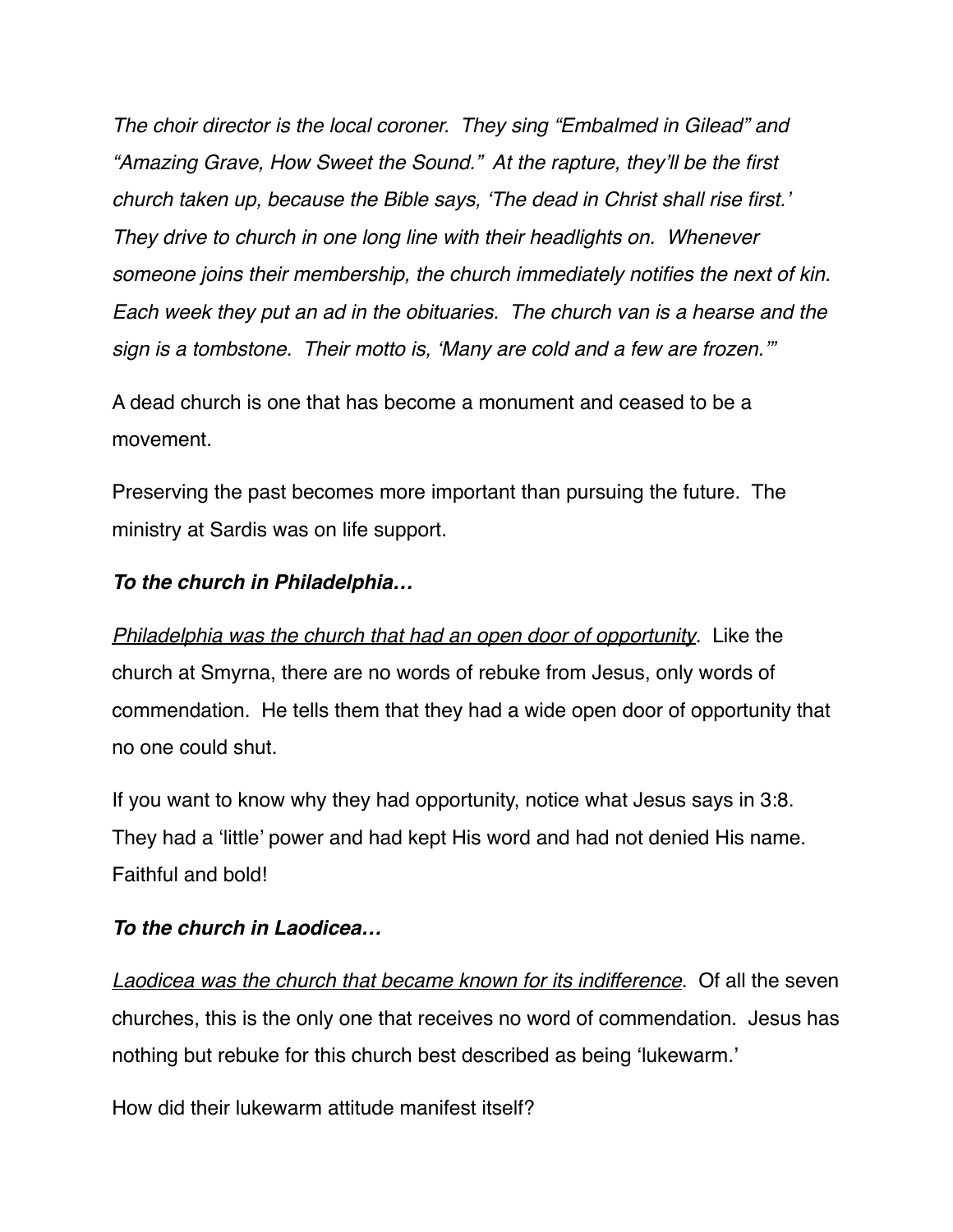- through self-sufficiency
- self-righteousness
- self-service

They had a wealth of resources that became the proud source of their confidence, but in reality they were poor and to be pitied. They had no power and effectiveness.

### **3. EMBRACED Strategy**

To be effective in ministry, we need an enlarged vision and a mutually embraced strategy. As Jesus evaluated the ministry of each church, He also had some prescriptive measures that each church was to take.

For Ephesus, the church that had everything but lost sight of the main thing, they were to remember from where they had fallen, repent, and return to their first love.

For Smyrna, the church that had experienced pain for the cause of Christ, they were to move forward in faith and courage without fear of what they were about to face.

For Pergamum, the church that had compromised with the world, they were to rid themselves of the false teaching that had infiltrated their ranks.

For Thyatira, the church that was known for tolerance, they were to repent and hold fast to the truth.

For Sardis, the church that was dead, they needed to wake up and strengthen the things which remained and were about to die.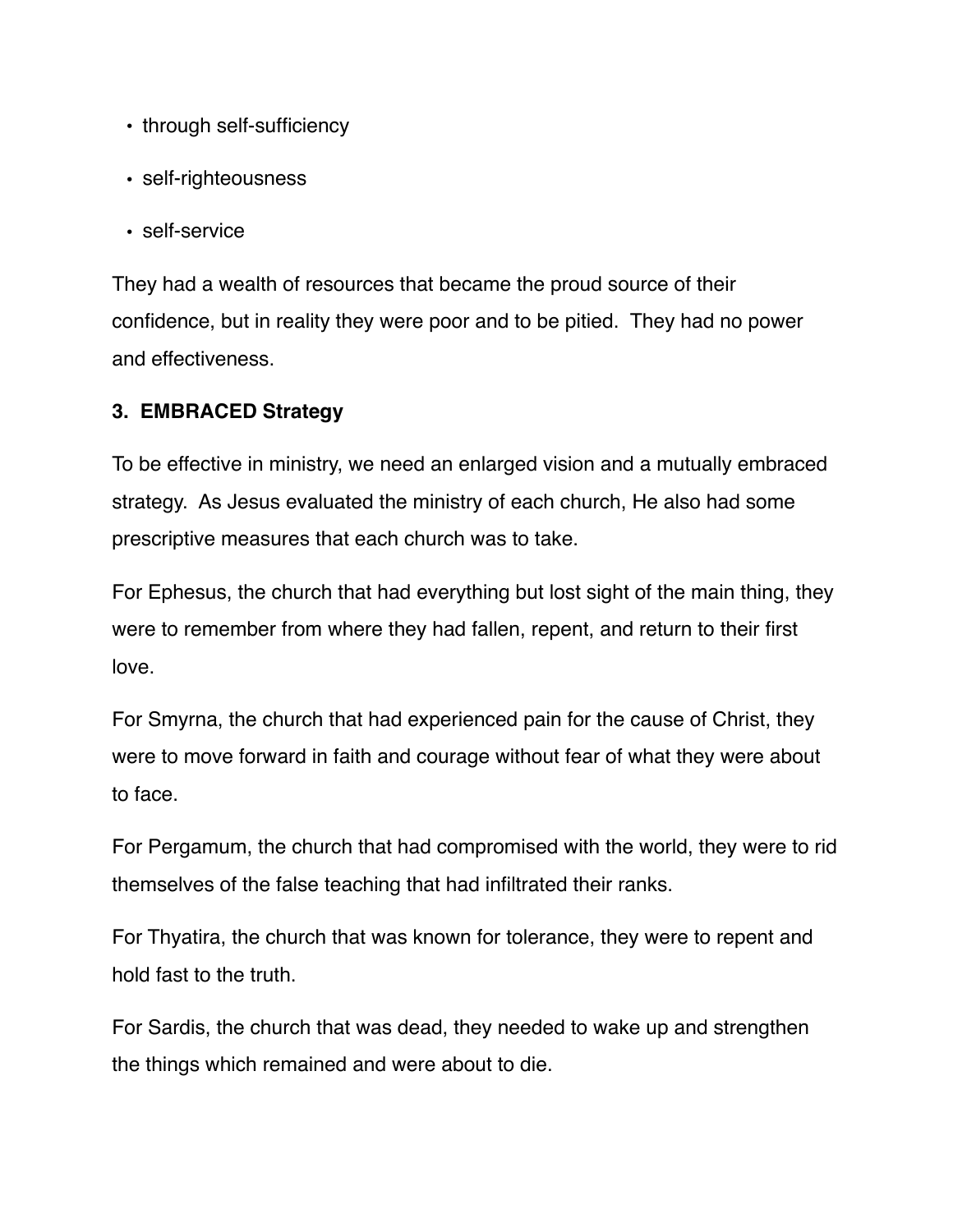For Philadelphia, the church that had an open door of opportunity, they were to forge ahead in the strength and power of the risen Christ.

For Laodicea, the church of indifference, they were realize their need and prostrate themselves before the One who was standing at the door and knocking.

Let's bring all of this close to home. What about us? *To have an effective ministry, we need an enlarged vision and an embraced strategy*.

### **Our Purpose:**

*"To glorify God by making disciples of all nations."*

It is very easy for us to forget our purpose. Sometimes we can get so caught up in the details of everyday living that we lose sight of the purpose behind our existence. That's not just true for us as individuals—it is true for the church. Without a real sense of purpose, we drift.

Steve Callahan is an author, naval architect, inventor, and sailor who is most notable for having survived 76 days adrift on the Atlantic Ocean in a small life raft. He retells his ordeal in his book, "Adrift: 76 Days Lost at Sea," which was on the New York Times best-seller list for more than 36 weeks.

According to his account, he departed Penzance, England, on the Napoleon Solo, a 21-foot sail boat that he designed and built himself. He set out bound for Antigua as part of a sail boat race but dropped out just off the coast of Spain. Bad weather had sunk several boats in the fleet and had damaged his. Callahan made repairs and continued the voyage by himself down the coast of Spain and Portugal, out to Madeira and the Canary Islands, just off the coast of North Africa. As he left the Canaries, seven days into his journey his vessel was badly holed by an unknown object during a storm and began to take on water. Unable to stay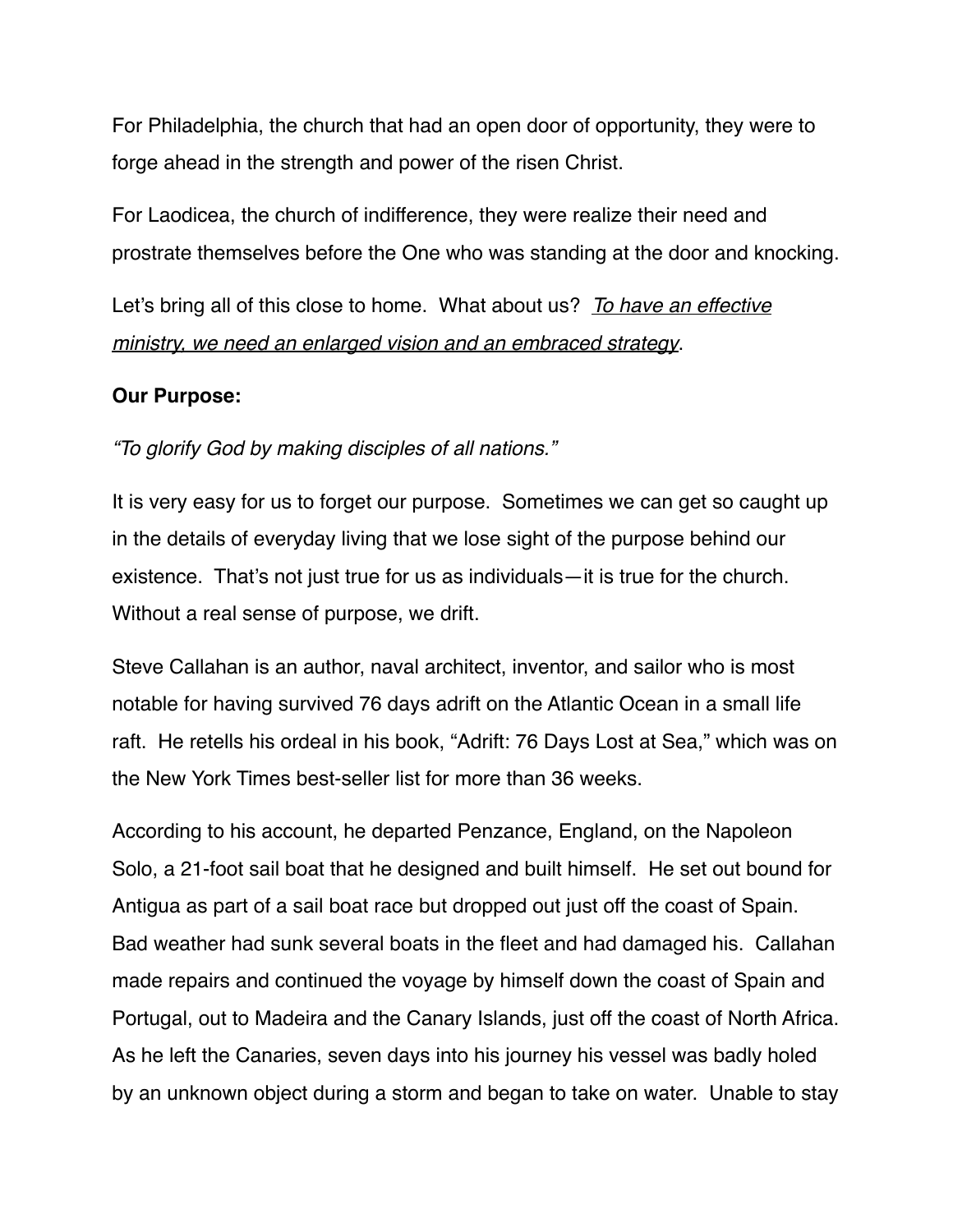aboard, he escaped via a small inflatable life raft that measured no more than six feet across. He had only enough time to collect a small emergency kit that he had put together, a few navigation charts, a spear gun, and solar stills for producing drinking water.

After exhausting the meager food supplies he had, he learned to survive by "living like an aquatic caveman." He ate fish which he speared, and this was his sole means of survival as he drifted 1,800 nautical miles across the ocean. He was able to collect rainwater, leaving him no more than a pint per day. All told, he spent 76 days in a 6 foot life raft before finally being rescued by a fishing vessel.

Without an anchor, without a sail, and without a compass, a sailor is doomed to drift at open sea.

**"Drift"***—a gradual shift in position; an aimless course; to become carried along with no guidance or control*

It is imperative that we remain focused on our purpose at all times, lest we drift away. Let's break it down:

#### To Glorify God

The reason that we exist is for the glory of God. This is the most basic and fundamental understanding of the Christian life. We don't exist for ourselves.

You and I were made for the purpose of worship! With every breath that you take, with every ounce of energy that you have, you are to live for the glory of God.

**Ephesians 3:20-21—"Now to Him who is able to do far more abundantly than all that we ask or think, according to the power at work within us, to**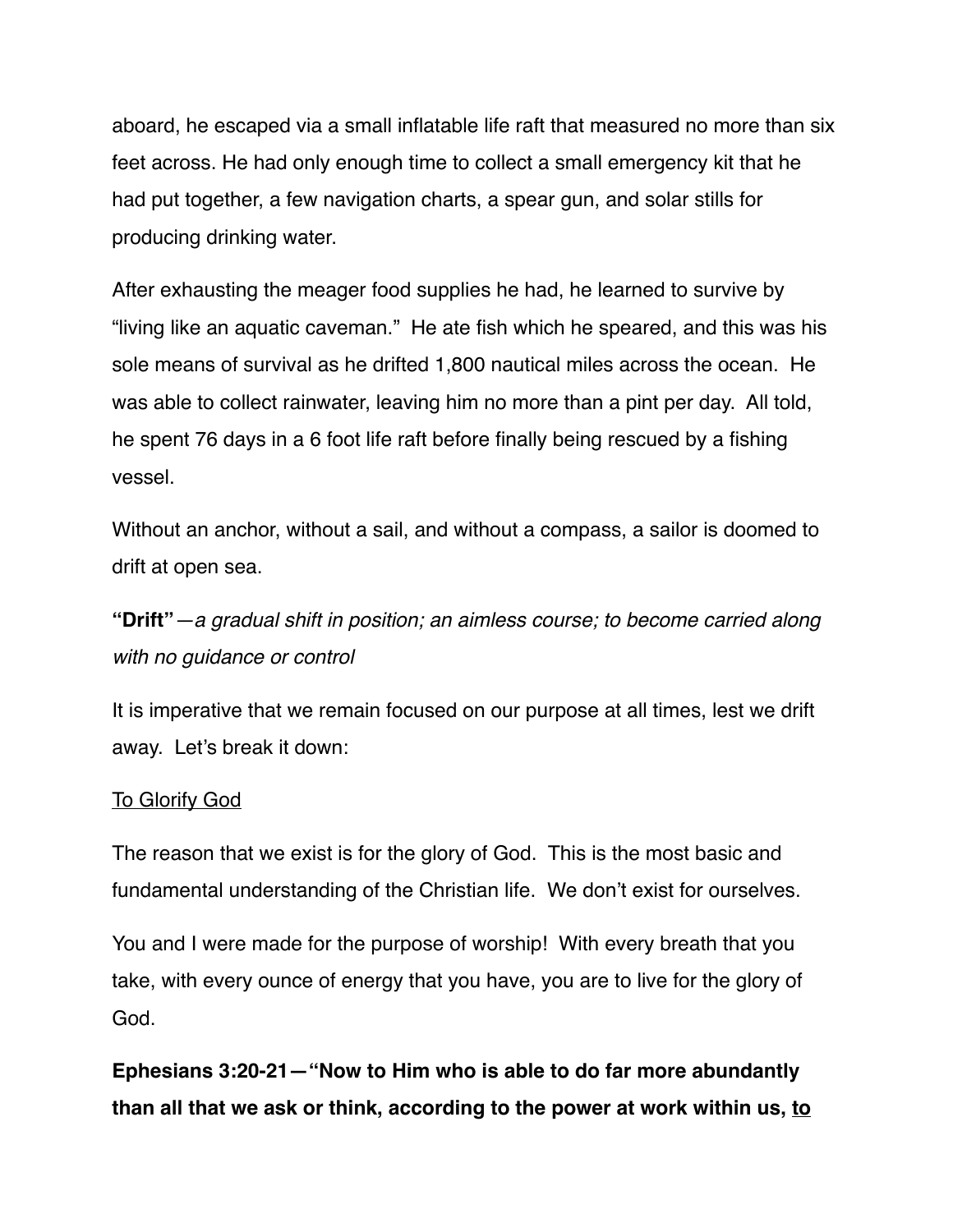# **Him be glory in the church and in Christ Jesus throughout all generations, forever and ever. Amen."**

Above and beyond anything else, the glory of God is to be our primary concern as the church.

### By Making Disciples

Reaching people for Christ and teaching them to obey and follow Him is the only reason a church exists. A church without disciples would be like an automotive industry without cars, a restaurant without food, Krispi Kreme without donuts. Without a passion for Jesus Christ and for seeing people come to know and follow Him, we might as well close our doors. If we're not making disciples, then it is obvious that the problem at Ephesus is our problem—we have left our first love. Or, perhaps we're like Sardis—we have an appearance of life, but its an illusion.

### Of All Nations

The world is our mission field! The worship of the church happens when we are gathered, the witness of the church happens when we are scattered. We are to reach our neighbors for Christ, but our eyes must always be to the ends of the earth. The heart of our God beats with missionary passion, and so must ours.

## **Our Values: "Convictions of a Disciple-Making Church"**

- 1—Corporate Prayer
- 2—Biblical Teaching
- 3—Personal Evangelism
- 4—Relational Discipleship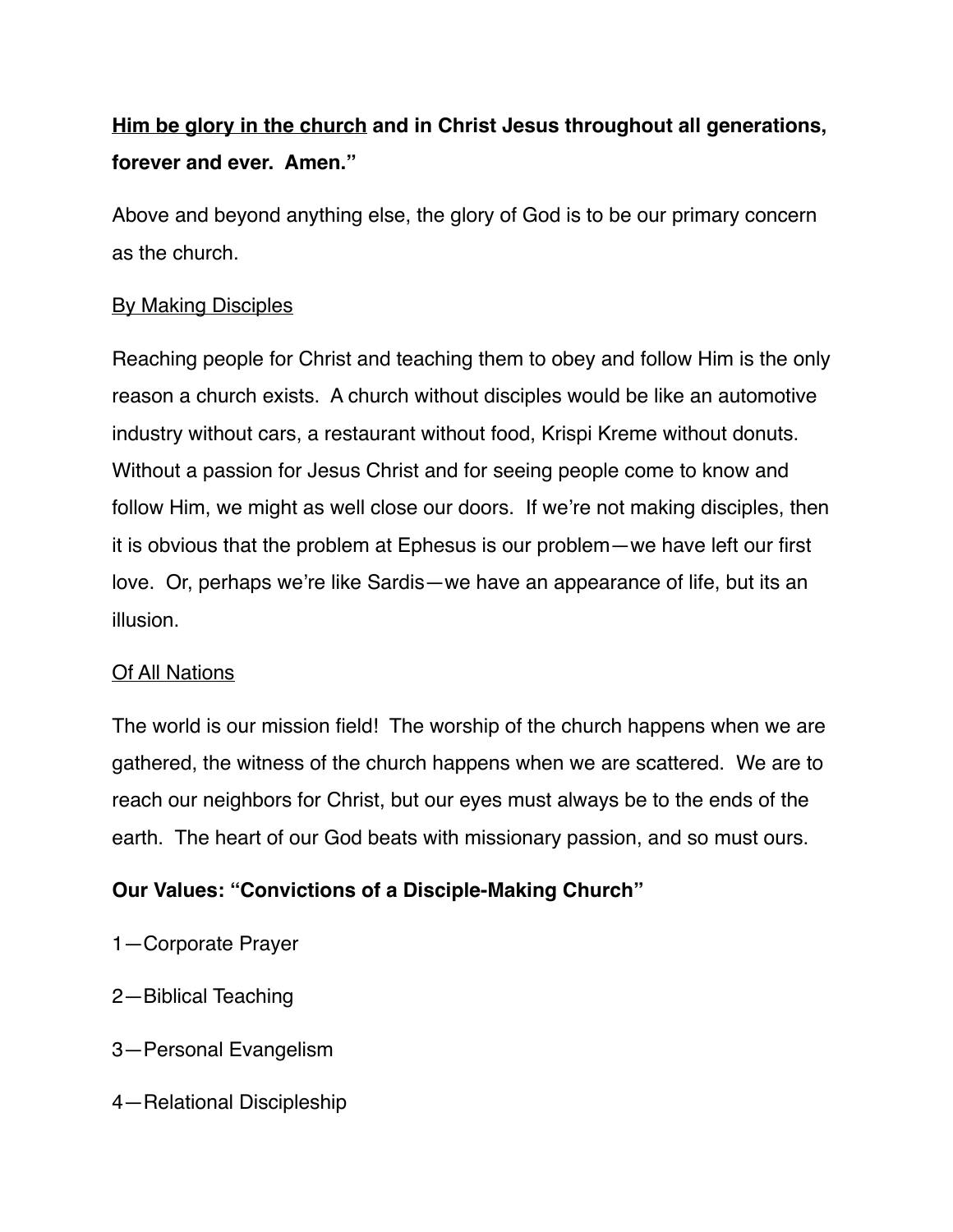### 5—Gospel-Driven Ministry

### 6—Global Mission

Our core convictions are what we value as most important and serve as a grid through which we view our ministry.

## **Our Strategy: "The Four Spheres"**

## Sphere #1—**Worship Together**

God is glorified through:

- biblical preaching
- gospel-centered music and singing
- corporate prayer
- Lord's Supper and baptism

Christians participate by:

- attending and engaging in worship
- serving during worship times

### Sphere #2—**Grow in a Group**

God is glorified through:

- studying and obeying God's Word together
- bearing burdens with prayer and care
- accountability in personal holiness and discipleship

Christians participate by: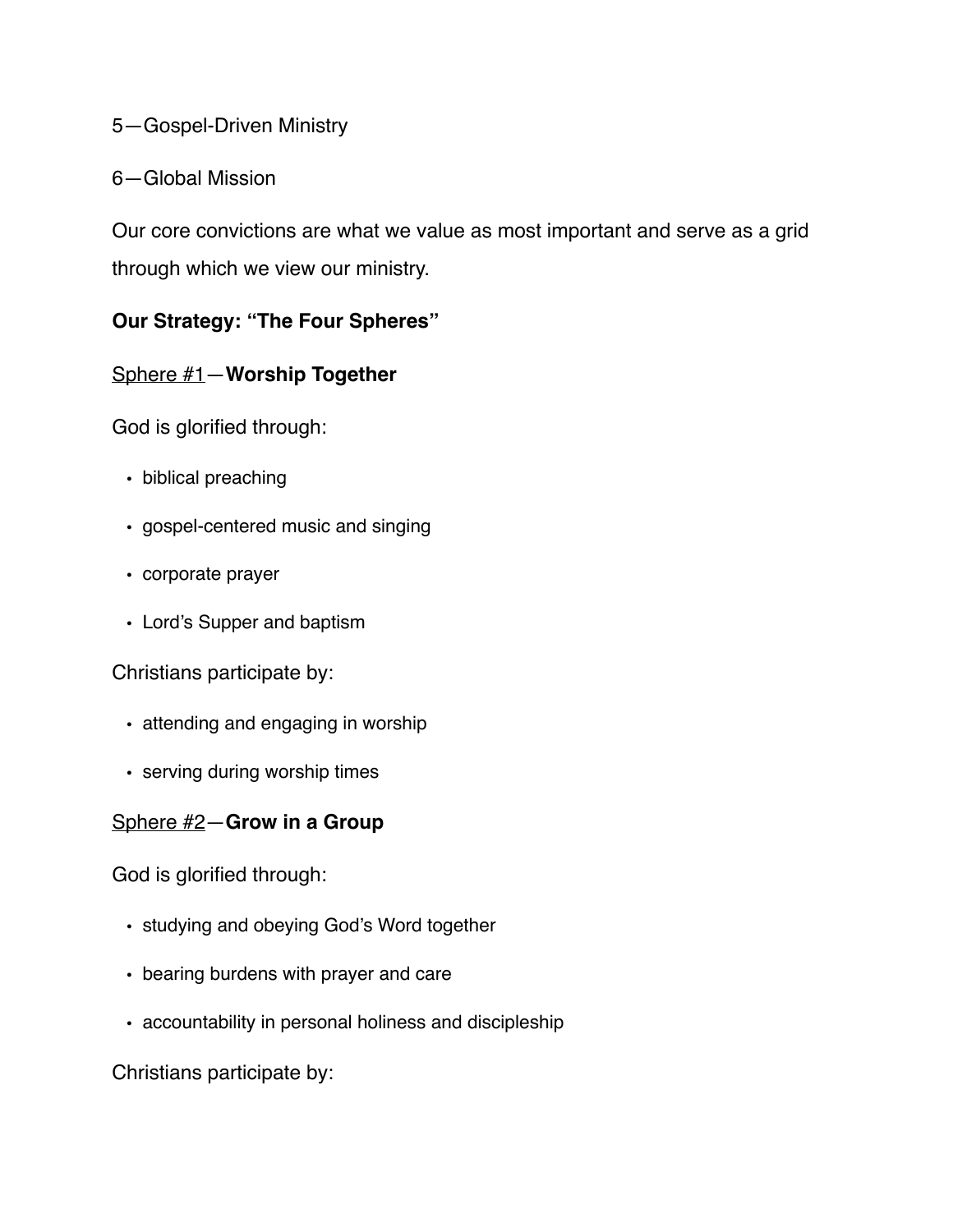- regularly attending group gatherings
- faithfully serving fellow group members

### Sphere #3—**Multiply**

God is glorified through:

- people far from God hearing the gospel
- believers being discipled to obey Jesus

Christians participate by:

- building relationships with people far from God
- gospel conversations
- discipling others to obey Jesus

### Sphere #4—**Reach the Nations**

God is glorified through:

- going to make disciples in every Acts 1:8 context
- partnering in global missions (pray, go, give)

Christians participate by:

- praying for God's work among the nations
- giving to support mission efforts
- going on a short term mission trip

Just this week, I read the story of Daniel Draper, an English Methodist in the tradition of John Wesley who went as a missionary to south Australia in 1836.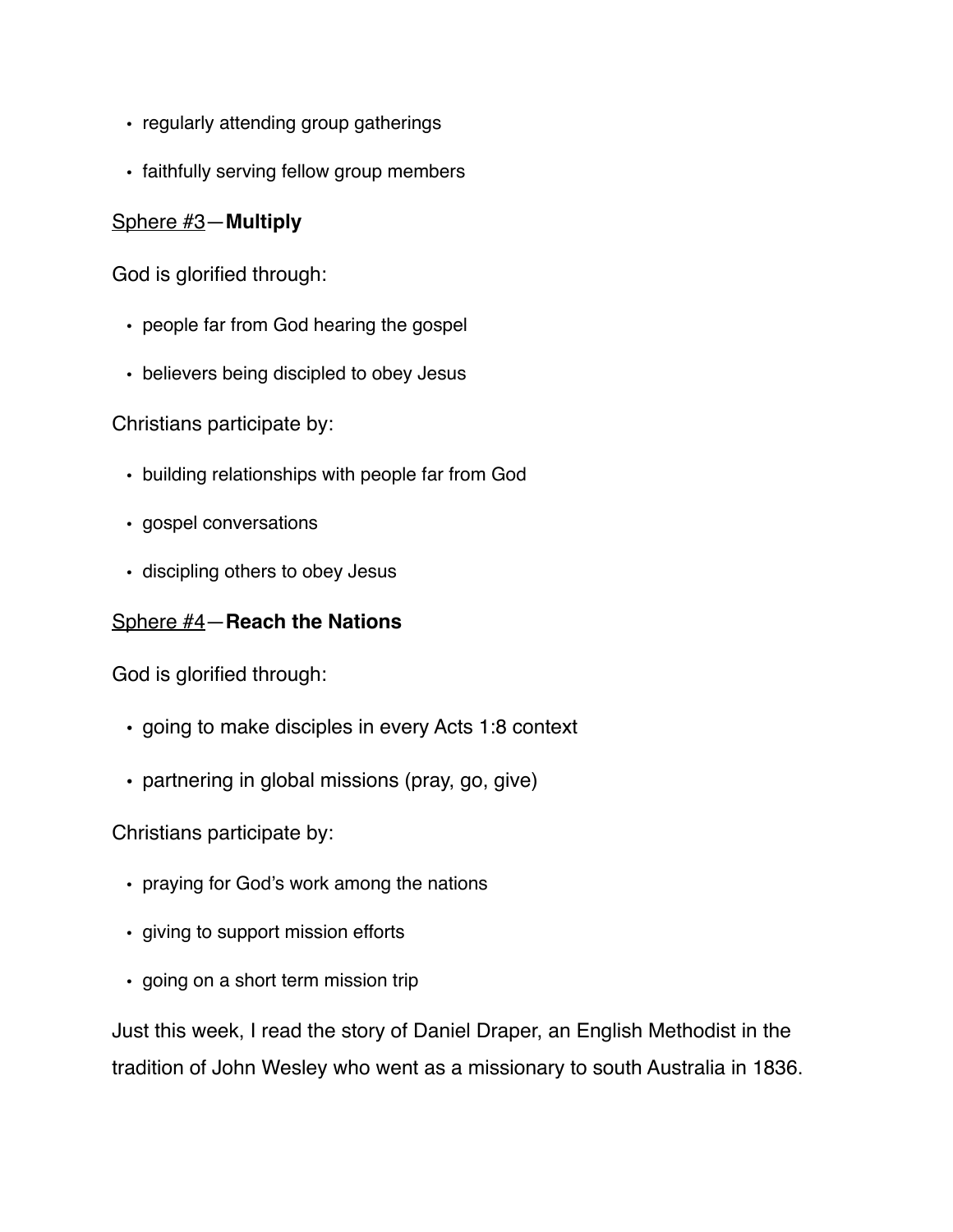While he was there, he witnessed the building of more than 30 new churches that under his leadership saw membership grow more than tenfold.

Draper and his wife made their first visit back to England 29 years later. On January 5, 1866, they left Plymouth, England, on their return trip to Australia aboard the *SS London*. As they sailed out at midnight, the sea was calm. Two days later the winds began to increase. By the third day, the wind became so violent that the rigging was blown away. The winds continued to strength until they became a full blown hurricane. By Wednesday, January 10, 1866, the captain of the ship tried to turn around and make their way back to Plymouth. but late that night, a mountain of water fell on the main deck and filled the engine room and extinguished the engine fires. The captain called on the crew to say their prayers.

At midnight, Daniel Draper began a prayer meeting in the ship's saloon. He exhorted all on board to come to Christ for salvation. At dawn, the captain told the passengers that all hope was lost and the ship was soon to sink. Draper broke the silence by standing up to address the crowd. With tears flowing down his face, he said in a clear, strong voice, "The captain tells us there is no hope; that we shall all perish. But I tell you that there is hope for all. Although we must die and shall never again see land, we may all make the port of heaven."

Out of 239 passengers, all but 19 in a single lifeboat perished when the SS London went down in the Bay of Biscay. Those who survived reported that from the beginning of the prayer meeting at midnight until the ship sank the next afternoon, Daniel Draper was ceaseless in his prayers, admonitions, and invitations for people to receive Christ. Among his last heard words were these: